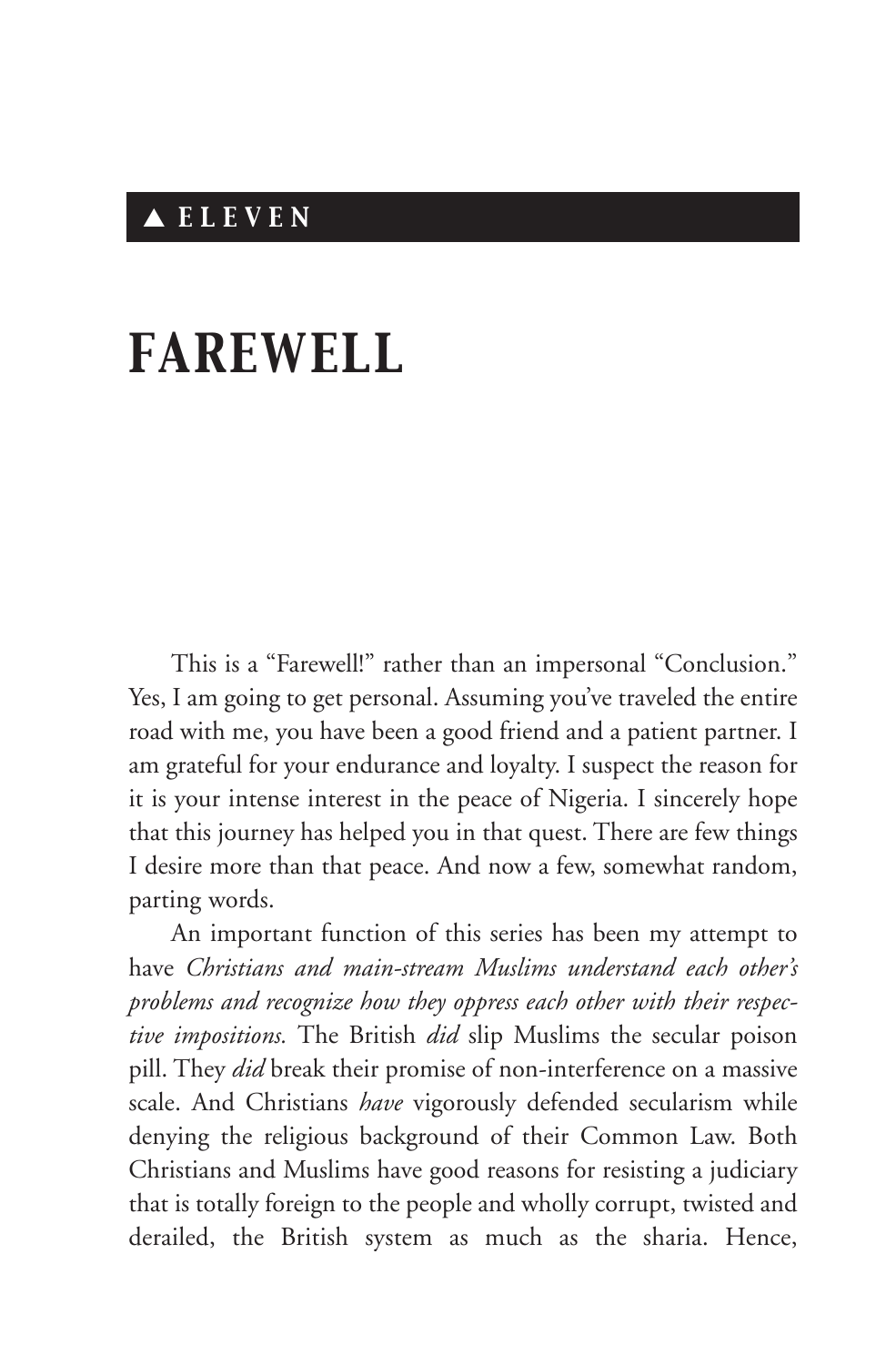Christians, can you not sympathize with the hopes and dreams of the exhausted Muslim *talakawa* who saw in the push for sharia a final chance for justice and development? They saw heaven's door opening on earth. Can you not *feel* something of the exhilaration of the burdens of oppression falling off their shoulders? They are suffering the same things you are. Unfortunately, till now most of these hopes have not been realized. And Muslims, after you have read Volumes 3, 5 and 7, have you begun to realize the degree of harassment and persecution you have inflicted on Christians? Do you still persist in your denial by saying, "Why, Muslims believe in peace. *Therefore* they don't do those things!"? It is time for all of us to get real.

There are a few other key concepts I want you to plant deep in your heart and mind. For Christians, it is the wholistic nature of religion in general and of Christianity in particular. I also want Muslims to note this Christian quality, even if they have not had a chance to observe it adequately. The second is that of pluralism, genuine, honest pluralism, full pluralism without hidden agendas. And then please keep in mind my proposed formula for Nigeria as it slowly developed in the course of the discussions:

*"Equality of status, access and rights; critical solidarity; independence; shura / consensus; complementarity; federalism."* <sup>1</sup>

I once again confess that when I started to prepare for this series and especially this volume, I was not sure just where it would take me. Here I was with all those great Kuyperian perspectives of wholistic Christianity and all without lapsing into the relativism that often comes in the wake of pluralism and its fellow travelers of multi-religion and multiculturalism. It has been an exciting adventure for me as well as a breath-taking experiment. In a world where the dominant paradigms have long been shaped by secularism, it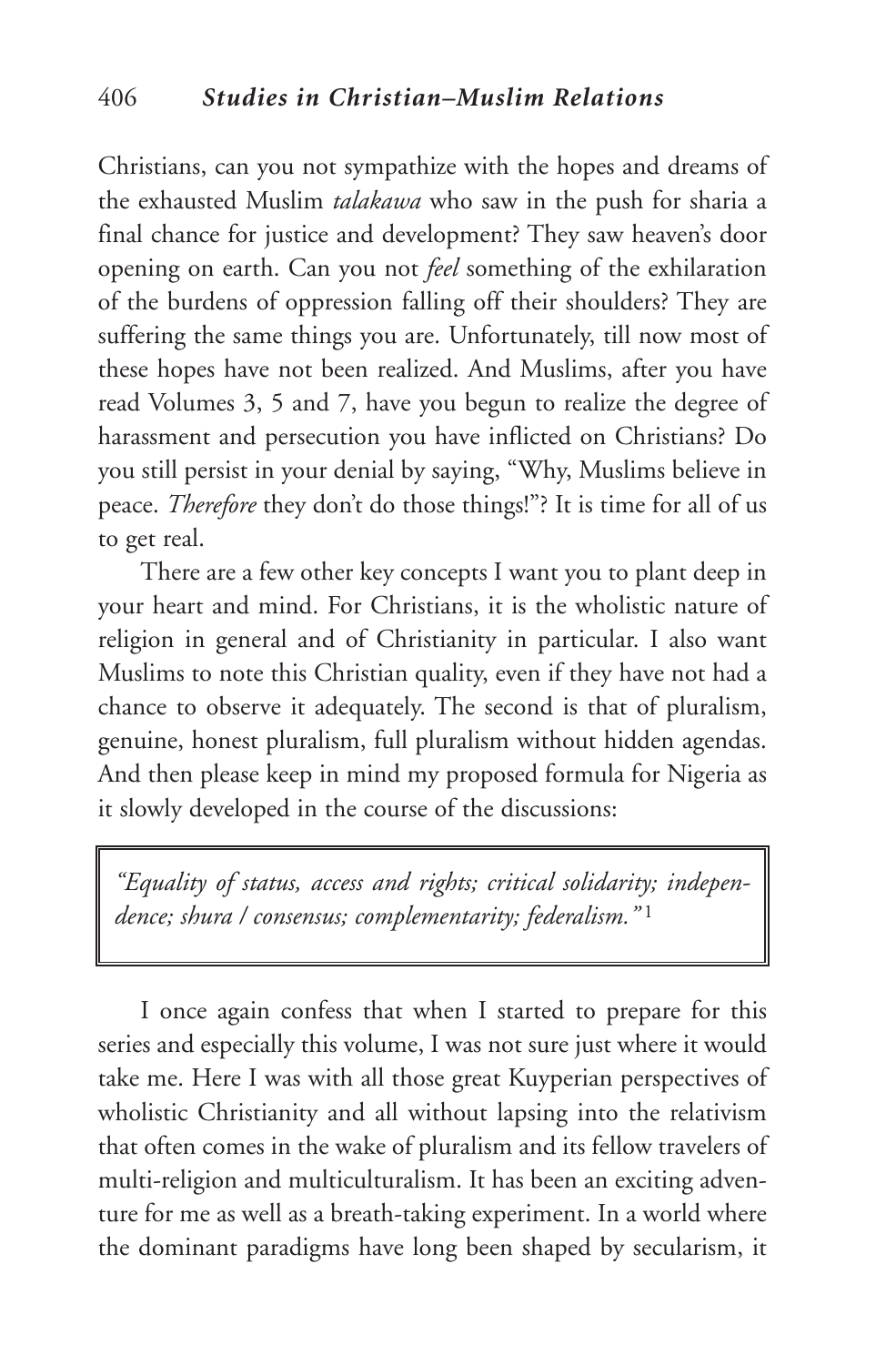## *Farewell* 407

takes some courage and, even more, mountains of imagination to develop an equation for a nation of Christians and Muslims that resolutely excludes the secular solution or even as component in a mix. To millions of people the secular solution is a "no-brainer." Even a Christian theologian friend of mine who does not like secularism, was wondering what scheme I would come up with for Nigeria without a secular component. To be honest, I was not so sure myself. But I started collecting materials since the 1970s. I read, studied, researched and found rare and valuable pre-computer documents. I devoured Nigerian newspapers and magazines. I wrote and re-wrote, struggled and then struggled some more, throughout it all praying for inspiration, enlightenment and insight—for over a decade and a half. As various ideas unrolled themselves in my mind, I was sometimes stunned by my own conclusions and not infrequently ill at ease. What would my Nigerian friends say to my radical challenges?

I know some will reject them as coming from a white man who currently lives comfortably in Vancouver, who can afford the luxury of these dreams and who does not experience their pain to the same intensity. *True, but I am a missionary who spent thirty years of adult life in Nigeria. I have seen and heard the Name of Christ belittled by Muslims and trivialized by Christians with their dualism.* His *full* honour has not been proclaimed or demonstrated; our world and our country have not *fully* benefited from and enjoyed His salvation that begins in the here and now. *That hurts! That hurts intensely! All that still happening after 30 years of effort on my part and after a century or more of hundreds if not thousands of missionaries! Physically, that stirs my blood*; *spiritually, it riles my soul. Please do not belittle or cheapen my suffering.* And do not for one moment think that, after living thirty full and rich years among you, seeing your families killed and homes, businesses and houses of worship destroyed, does not affect me deeply. I get as enraged as you do. What do you think motivated me and my wife to spend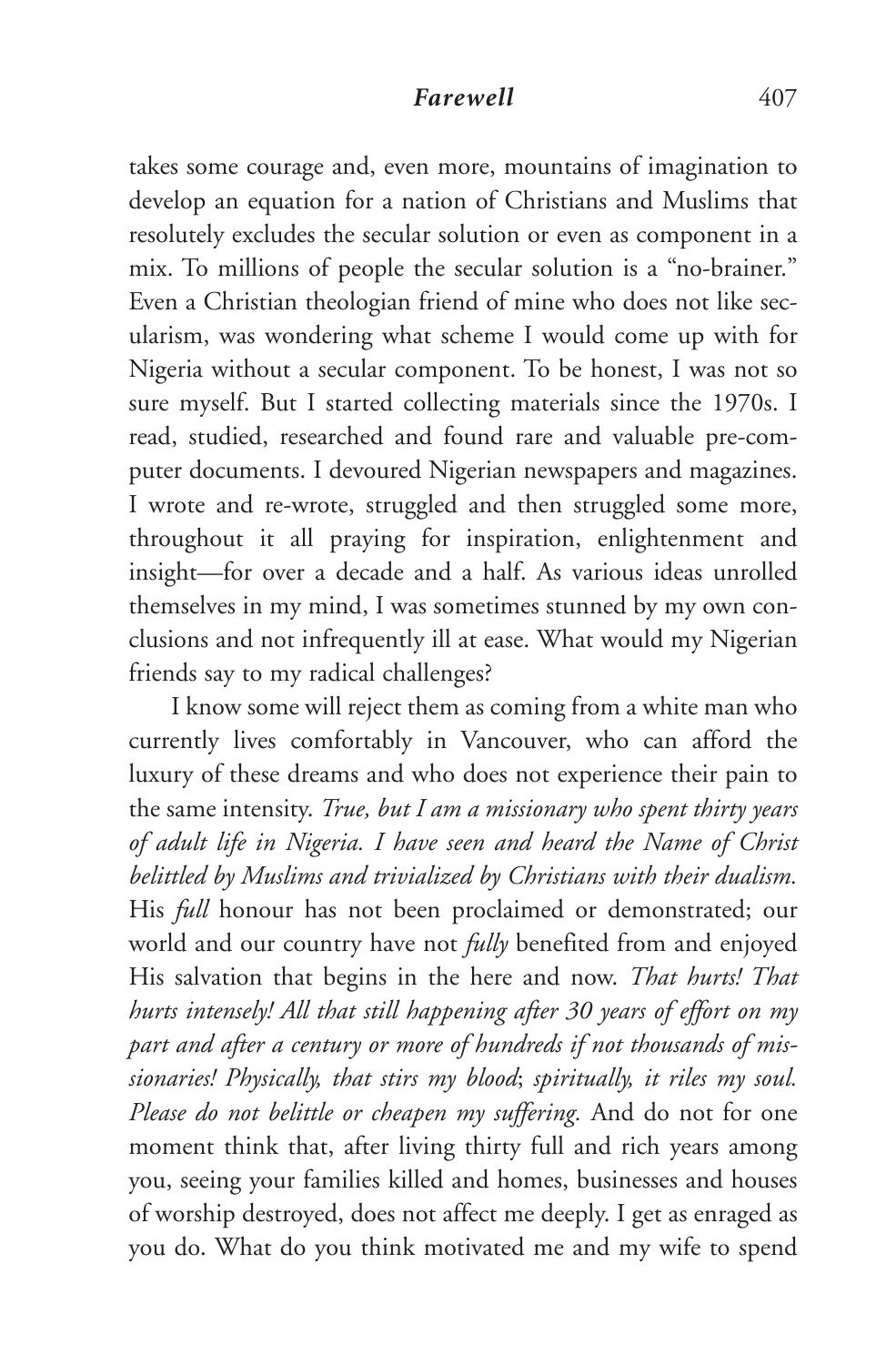thousands of scarce dollars on this project without support from anyone or to devote a total of fifteen of our precious senior years to it? It is because we suffered from the hatred and bloodshed, from the persecution of our brothers and sisters. We could have spent those retirement years relaxing and enjoying the sunshine as so many of our fellow retirees do, year after year. This project is the product of suffering and even represents suffering itself. I will not allow you to get away with such a cheap shot. This series is too important for that. I want you to take it to heart and all of us, Christians and Muslims, repent of our violence, hatred, anger and oppressive impositions on each other.

So, here they are, these ideas, proposals and conclusions. This is what God has given me and this is what I pass on to you. I only ask that you consider these issues in the light of the Kuyperian perspective I have provided. I do not ask or expect that you will accept it all lock, stock and barrel. But this is your chance to familiarize yourself with a robust Christian perspective you have not heard much about before but that attracts an increasing number of people all over the world and provides them with deeper meaning. Only yesterday I received an email from an Evangelical who, upon becoming acquainted with this Kuyperian perspective, concluded he has been cheated out of a rich full-orbed Christian life until now.

If my exclusion of the secular perspective sounds intolerant to you and contradictory to the pluralism I profess, you probably have not read this series in its entirety. Even though I thoroughly disagree with secularism, I am not intolerant of secularists. Given the right circumstances, mainstream secularists have as much right at the table as anyone else and I would welcome them. However, in Nigeria they are so few that they do not count. *Secularism in Nigeria is not a community of its own; it exists mostly among Christians and Muslims as a parasite.* Most adherents of one type of secularism or another are either semi-secularized Christians or semi-secularized Muslims who adhere to some uneasy syncretistic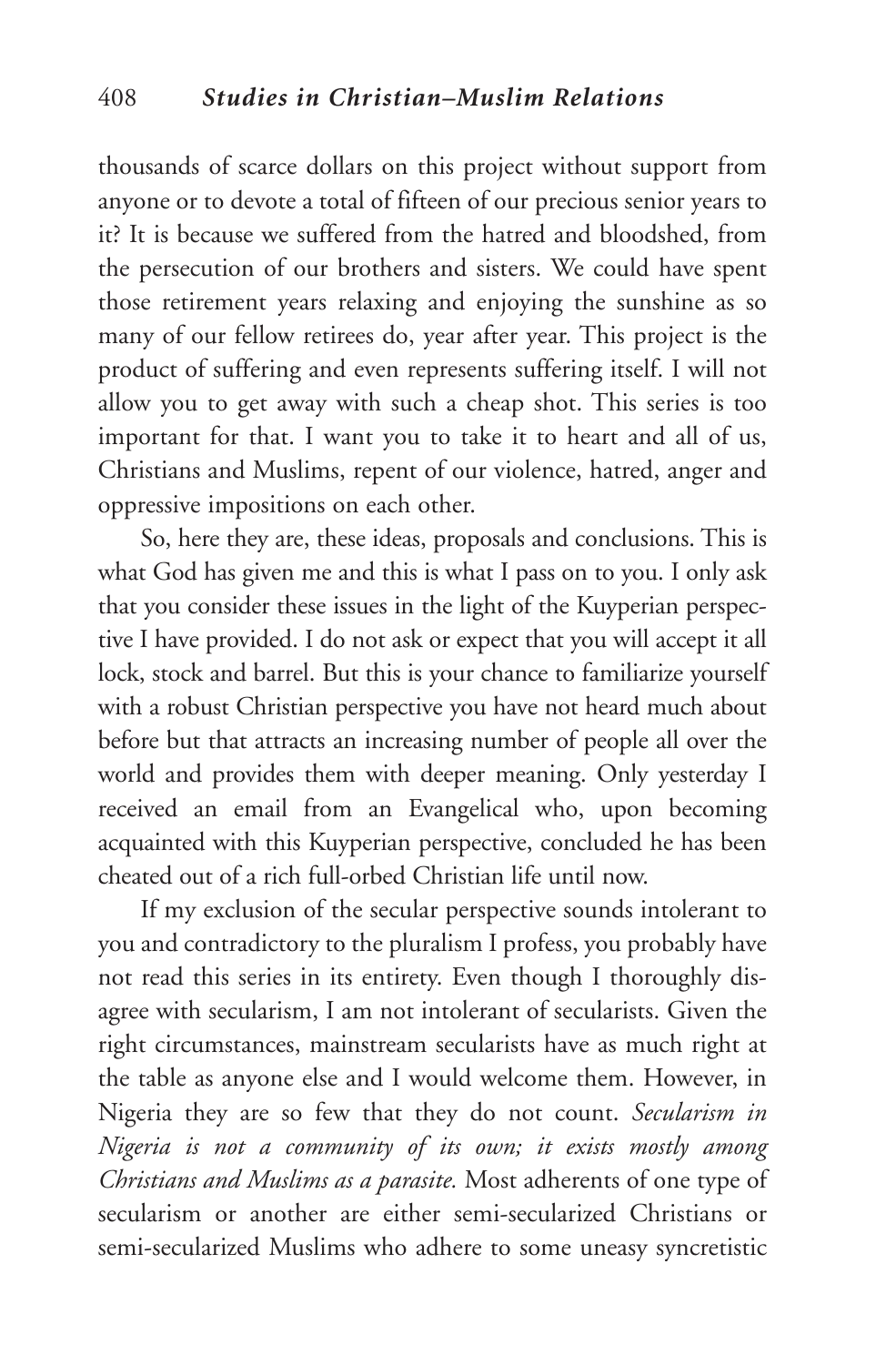## *Farewell* 409

combination they have picked up during the course of their colonially-devised secular education. The major thesis of this book and series is that secularism is incompatible with both of these religions. These two factors, the negligible size of the secular community in Nigeria and its incompatibility with the two reigning religions, lead me to exclude it from the equation in Nigeria. I am after all talking mainly about the two religions. Both, to be true to each other, have to be true to themselves by cleansing themselves of the incompatible accretions of secularism. Of course, secularists have no valid reason to complain, for they themselves try to exclude "people of faith" from the public square. And they get away with it in countries like Canada, because their parasitic impact on the Christian community has largely succeeded.

I have not covered all issues in this book and have left many questions unanswered. In some cases I have presented you with alternatives and left the choice up to you. I even have consciously left you with some contradictions of issues that can be sorted out only by the community, not by a lone writer at his computer. But I do believe I have presented you with enough discussions of vision, principles, theories and practical issues that in their totality could change your entire outlook on Christian-Muslim relations not only but also flow over into other areas of your life. Of course, the discussions in this book are backed up with your own visions, principles, theories and practical issues in the seven preceding volumes. Mine did not just fall out of thin air; they are based on the concerns and ideas you, my Nigerian friends, have expressed. I am glad I had the opportunity to serve as the conduit of your ideas to succeeding generations, to all of Nigeria and beyond. Put in that context, I do not believe that my own final words in the form of this one volume are too long. I have practiced considerable restraint by leaving you to talk it out in the first seven volumes!

One topic I have not broached overtly at all in this Part 2 is that of dialogue. Normally a series of this kind ends up with a long